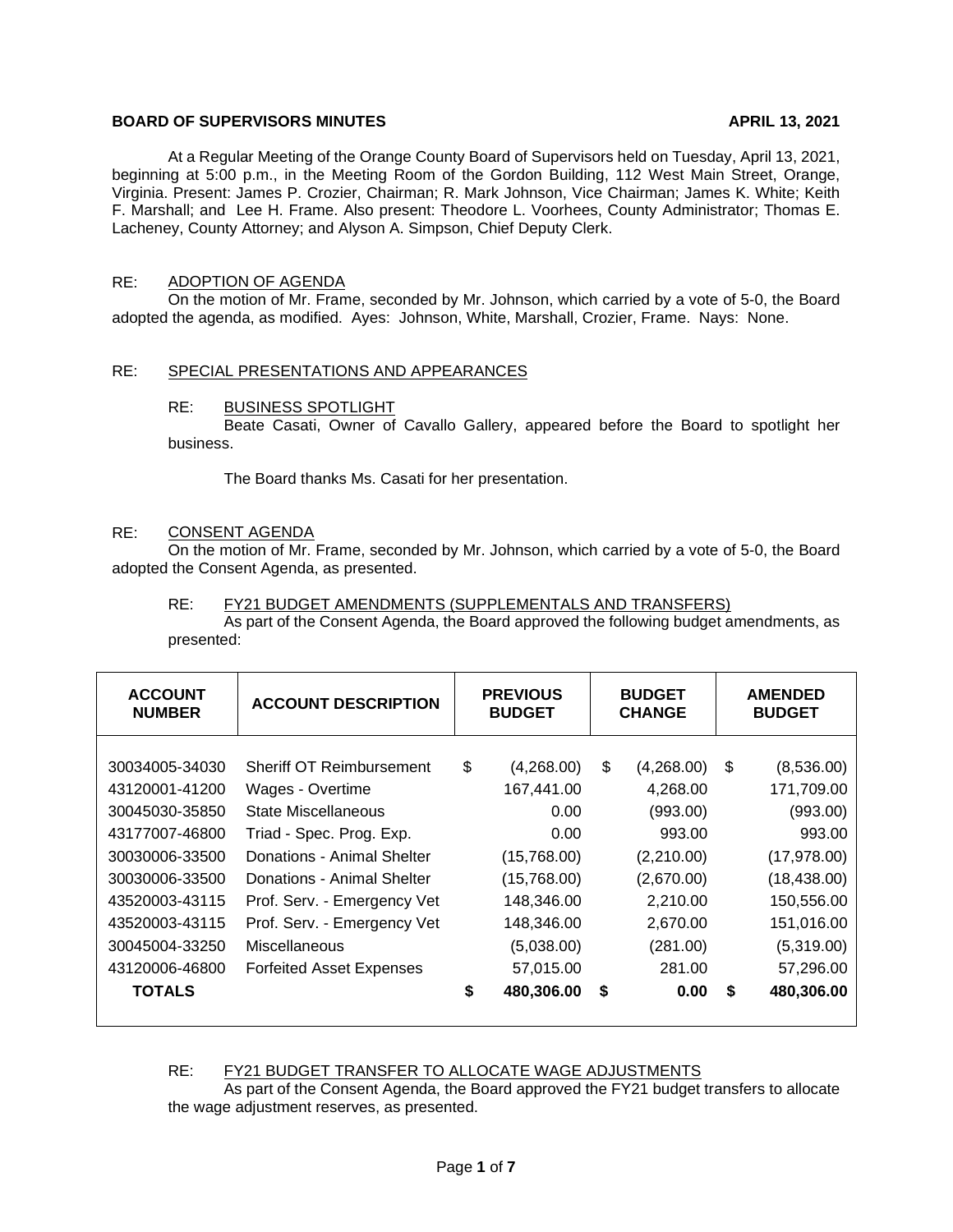#### RE: PROCLAMATION FOR NATIONAL CHILD ABUSE PREVENTION MONTH

As part of the Consent Agenda, the Board adopted the following Proclamation, as presented:

#### A PROCLAMATION TO DECLARE THE MONTH OF APRIL AS *CHILD ABUSE PREVENTION MONTH*

By virtue of the authority vested in the Orange County Board of Supervisors, we hereby proclaim the month of April as Child Abuse Prevention Month in Orange County, Virginia.

WHEREAS, regardless of who they are or the circumstances of their birth, all children have the right to safe, secure, and supportive environments, free from abuse and neglect; and

WHEREAS, April is National Child Abuse Prevention Month; and

WHEREAS, during Prevention Month, Virginians are reminded of the courage it takes to raise a child and that all parents have the right to the support and knowledge which child rearing demands; and

WHEREAS, child abuse is one of our nation's most serious public health problems, with scientific studies documenting the link between child abuse and neglect and a wide range of medical, emotional, psychological, and behavioral disorders; and

WHEREAS, child abuse can disrupt early brain development, and serious chronic stress can impair the development of nervous and immune systems; and

WHEREAS, children are the foundation of a sustainable and prosperous society, and our prosperity as a locality, state, and nation is built on a foundation of healthy child development; and

WHEREAS, child abuse prevention creates a more compassionate society, one which places a high value on the welfare of children; and

WHEREAS, creating communities where families can access an array of support and resources to address the social, emotional, and physical health of their children is the best way to combat child abuse; and

WHEREAS, effective child abuse prevention programs succeed because of partnerships among families, social service agencies, schools, faith communities, civic organizations, law enforcement agencies, and the business community; and

WHEREAS, displaying a pinwheel during the month of April will serve as a positive reminder that together, we can prevent child abuse and neglect, and by doing so, keep children safe;

NOW, THEREFORE, BE IT PROCLAIMED, on this 13<sup>th</sup> day of April, 2021, that the Orange County Board of Supervisors hereby recognizes April, 2021, as Child Abuse Prevention Month in Orange County, and calls this observance to the attention of all citizens, community agencies, faith groups, medical facilities, and businesses to increase their participation in efforts to support families, thereby preventing child abuse and strengthening the community in which we live.

#### RE: ADOPTION OF THE MARCH 23, 2021 WORKSESSION MINUTES

As part of the Consent Agenda, the Board adopted the March 23, 2021 Worksession minutes, as presented.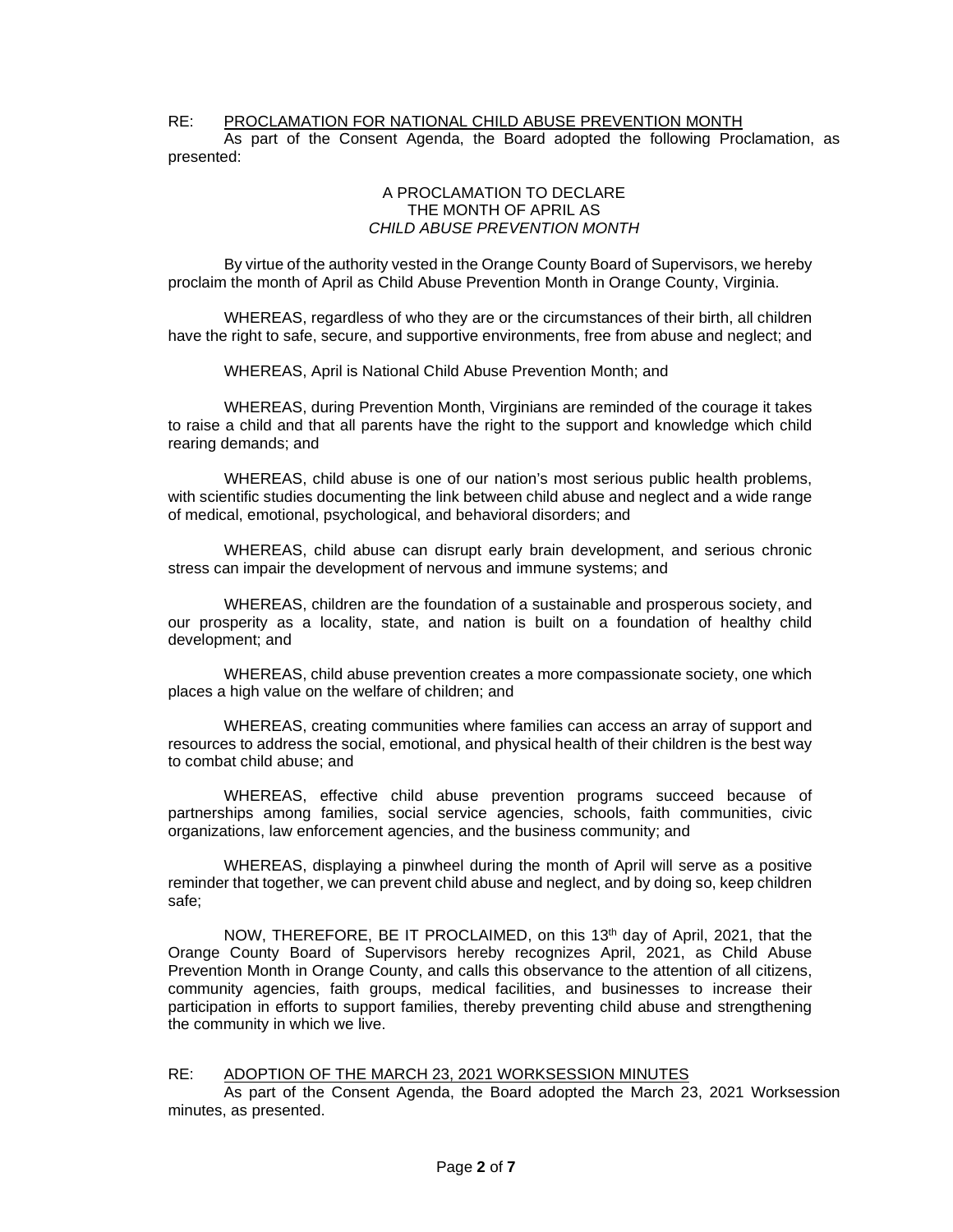### RE: ADOPTION OF THE MARCH 23, 2021 REGULAR MEETING MINUTES

As part of the Consent Agenda, the Board adopted the March 23, 2021 Regular Meeting minutes, as presented.

### RE: NEW BUSINESS

### RE: LETTER OF SUPPORT FOR HOMESTEAD BUILDING SYSTEMS' AFID GRANT PERFORMANCE AGREEMENT EXTENSION

Theodore L. Voorhees, County Administrator, explained that in May 2018, the County was awarded \$78,000 from the Governor's Agriculture and Forestry Industries Development (AFID) Fund to support an expansion at Homestead Building Systems. He stated that the three-year performance period expired on August 31, 2021, and Homestead Building Systems had requested a 15-month extension, citing difficulty to achieve their targets during the COVID-19 Pandemic. Mr. Voorhees noted that the County had to first grant an extension request before it could be forwarded to the Virginia Department of Agriculture and Consumer Services for final approval.

Discussion ensued among the Board regarding: the number of new jobs that were short in order to meet the performance agreement target.

On the motion of Mr. Frame, seconded by Mr. White, which carried by a vote of 5-0, the Board authorized the County Administrator to execute a Letter of Support for Homestead Building Systems' AFID Grant Performance Agreement Extension, as presented.

Ayes: Johnson, White, Marshall, Crozier, Frame. Nays: None.

### RE: AWARD OF THE CONTRACT TO FIRST ARRIVING FOR A MEDIA AND RECRUITMENT CAMPAIGN FOR THE VOLUNTEER FIRE AND RESCUE AGENCIES

Amanda Amos, Procurement Coordinator, stated that staff released a solicitation in January requesting proposals from firms to develop and coordinate a comprehensive recruitment campaign for the volunteer fire and rescue agencies. She noted that the solicitation was advertised on the County website, in the Orange County Review, and on eVA, and eleven (11) responses were received.

Ms. Amos said that staff ranked the Offerors and conducted interviews with the top ranked firms in March. Members of the Selection Committee felt that First Arriving was the subject matter expert, having in-depth personal experience with volunteer fire and rescue agencies, and their strategy captured an all-around approach towards the intended goal and achievement.

Discussion ensued among the Board regarding: where the company headquarters were located; and whether the SAFER Grant required any follow-up.

On the motion of Mr. White, seconded by Mr. Frame, which carried by a vote of 5-0, the Board authorized staff to enter into a contract with First Arriving to develop and coordinate a comprehensive recruitment campaign for the volunteer fire and rescue agencies for a one-year term, with the possibility of four (4) additional one-year renewals, using the proceeds from a Staffing for Adequate Fire and Emergency Response (SAFER) Grant, as presented.

Ayes: Johnson, White, Marshall, Crozier, Frame. Nays: None.

### RE: AWARD OF THE CONTRACT TO SARGENT CORPORATION FOR LANDFILL CELL 2 **CONSTRUCTION**

Amanda Amos, Procurement Coordinator, stated that staff released a solicitation in February requesting bids from vendors to construct Cell 2 at the Orange County Landfill. She noted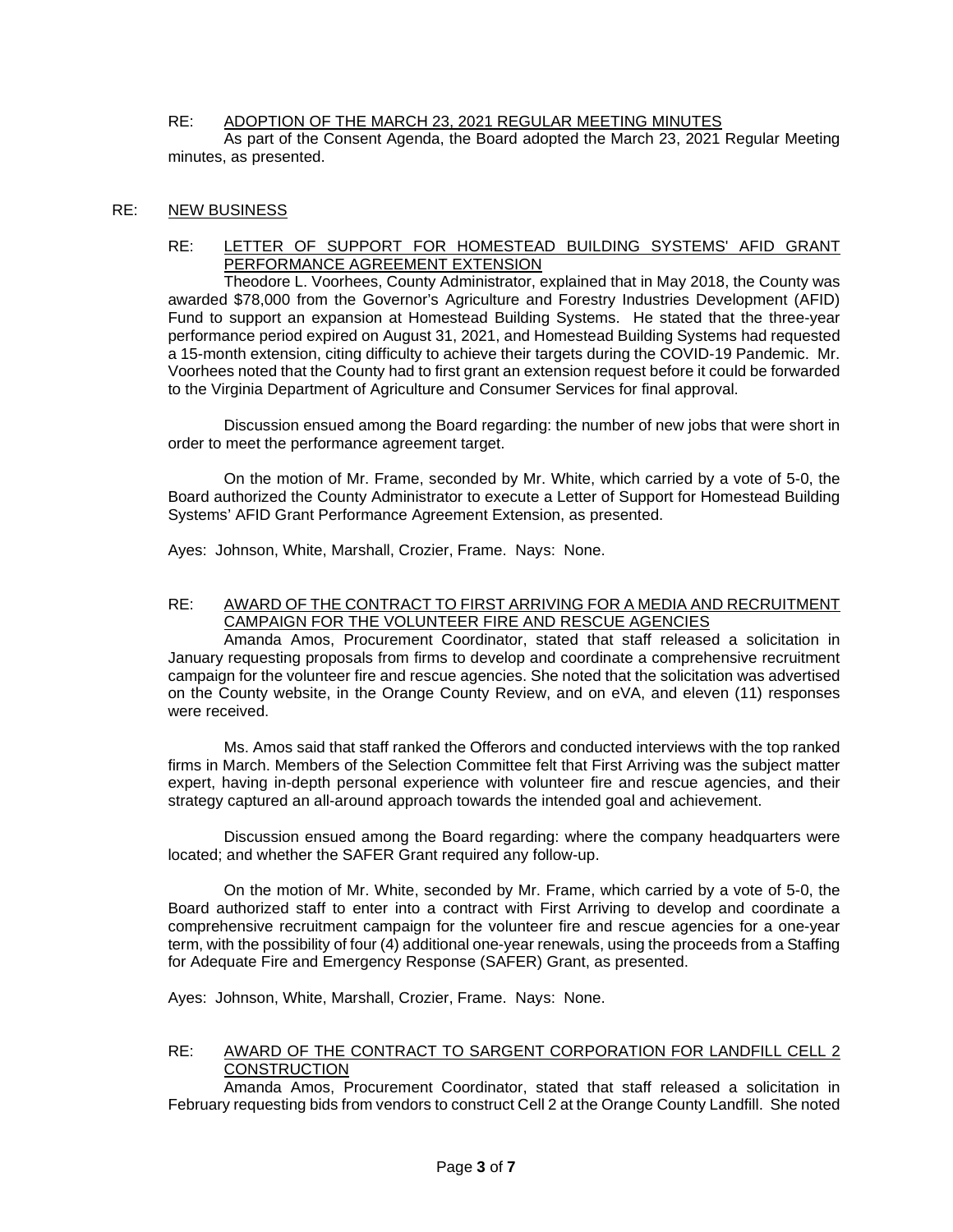that the solicitation was advertised on the County website, in the Orange County Review, and on eVA, and four (4) responses were received.

Ms. Amos explained that Sargent Corporation was the apparent low bidder for the requested Landfill construction services. Staff recommended that the Board authorize entering into a contract with Sargent Corporation for the construction of Cell 2.

Discussion ensued among the Board regarding: the receipt of concurrence from DEQ; execution of the task orders with Draper Aden under the existing contract; and why the pricing for the tire trailer was isolated as part of the bid process.

On the motion of Mr. Johnson, seconded by Mr. Frame, which carried by a vote of 5-0, the Board authorized staff to enter into a contract with Sargent Corporation to construct Cell 2 of the Orange County Landfill under DEQ Permit #566, as presented.

Ayes: Johnson, White, Marshall, Crozier, Frame. Nays: None.

## RE: RESOLUTION OF UNANIMOUS CONSENT TO THE WITHDRAWAL OF GREENE COUNTY FROM THE RAPIDAN SERVICE AUTHORITY (RSA) PURSUANT TO VIRGINIA CODE SECTION 15.2-5112

Theodore L. Voorhees, County Administrator, presented a resolution to the Board for its consideration regarding unanimous consent to the withdrawal of Greene County from the Rapidan Service Authority, noting this was a first step and there would be other procedural matters to address going forward.

Discussion ensued among the Board regarding: the resetting of the Rapidan Service Authority, its Board of Directors, and its assets; and the desire to have a contingency in the resolution based on a Memorandum of Understanding with Madison County on the membership of the Board of Directors.

The Board deferred action on the resolution until after Closed Meeting.

### RE: OLD BUSINESS

### RE: AIRPORT OBSTRUCTION REMOVAL

Theodore L. Voorhees, County Administrator, explained that the County had previously received Federal grant funding for the removal of obstructions into the approach surfaces of the Airport's RW 26. He noted that the grant amount was based on the Airport engineer's estimated cost of \$520,000. MTM Enterprises was the successful low bidder and was awarded a contract in the amount of \$298,375.

Mr. Voorhees stated that obstruction removal began in March. The contract identified 185 trees to be removed and 260 trees to be trimmed, which had been determined by aerial survey. He added that actual "on the ground" quantities could vary once the work began. Mr. Voorhees also added that several landowners had requested to have some trees removed that were previously designed to be trimmed and had requested to have some additional trees removed, which was best practice. Mr. Voorhees explained that, based on the survey discrepancy and the additional requests, there was an additional 150 trees to be removed and 150 trees to be trimmed.

Mr. Voorhees indicated the additional work would be performed via the unit prices provided by MTM Enterprises as part of their original bid. He noted that with the change order cost of \$198,750, the new contract amount of \$497,125 was still within the grant funds available. Mr. Voorhees reported that the change order had been reviewed and approved by the FAA.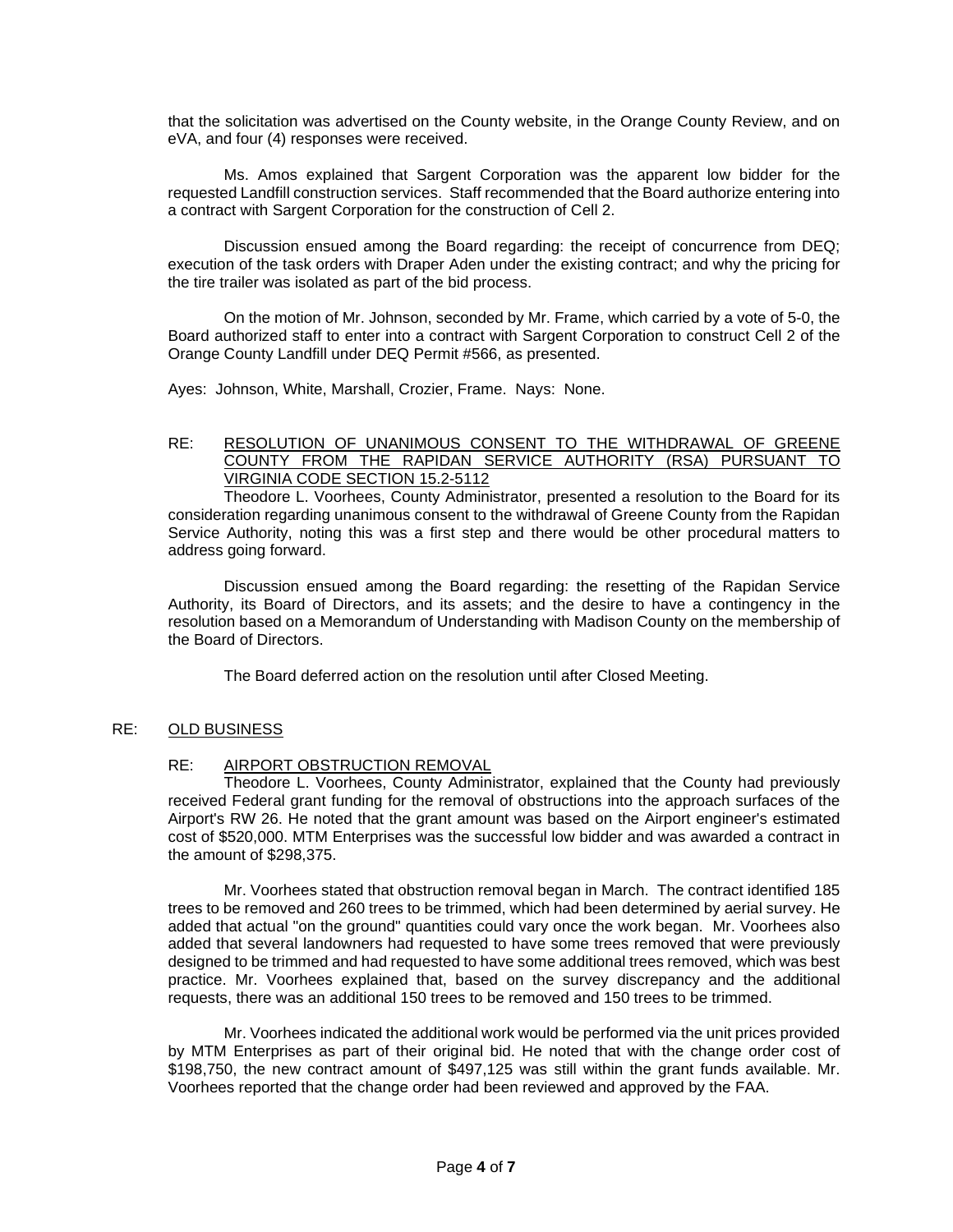Discussion ensued among the Board regarding: concurrence from the FAA; and agreement from the landowners.

On the motion of Mr. Frame, seconded by Mr. Johnson, which carried by a vote of 5-0, the Board authorized staff to execute the change order with MTM Enterprises for the additional 150 trees to be removed and additional 150 trees to be trimmed as part of the Airport obstruction removal project, as presented.

Ayes: Johnson, White, Marshall, Crozier, Frame. Nays: None.

- RE: DEPARTMENT DIRECTOR / CONSTITUTIONAL OFFICER REPORTS There were no Department Director or Constitutional Officer Reports at this time.
- RE: COUNTY ATTORNEY'S REPORT The County Attorney had nothing to report on at this time.
- RE: COUNTY ADMINISTRATOR'S REPORT The County Administrator had nothing to report on at this time.
- RE: BOARD COMMENT There was no Board Comment at this time.

### RE: INFORMATIONAL ITEMS

The Board received the following correspondence for its information:

- CSA Monthly Report
- Health Center Commission Minutes; January 22, 2021
- VDOT Monthly Report for April

### RE: APPOINTMENTS TO BOARDS, COMMISSIONS, AND COMMITTEES

By consensus, the Board appointed Jack Rickett as an At-Large (Orange County) Representative on the Piedmont Workforce Network Board for a three-year term, with said term commencing July 1, 2021 and expiring on June 30, 2024.

### RE: CALENDAR

The Board received copies of its calendar of meetings for the months of April 2021, May 2021, and June 2021.

## RE: CONSIDERATION TO SCHEDULE A PUBLIC HEARING FOR SUP 21-01 (PIEDMONT PROCESSING; LIVESTOCK SLAUGHTERING AND PROCESSING FACILITY)

By consensus, the Board authorized staff to advertise for and schedule a Public Hearing for SUP 21-01 (Piedmont Processing; Livestock Slaughtering and Processing Facility) on Tuesday, May 11, 2021, as presented.

### RE: CLOSED MEETING

At 5:43 p.m., Mr. Lacheney read the following motion authorizing Closed Meeting:

WHEREAS, the Orange County Board of Supervisors desired to discuss in Closed Meeting the following matters: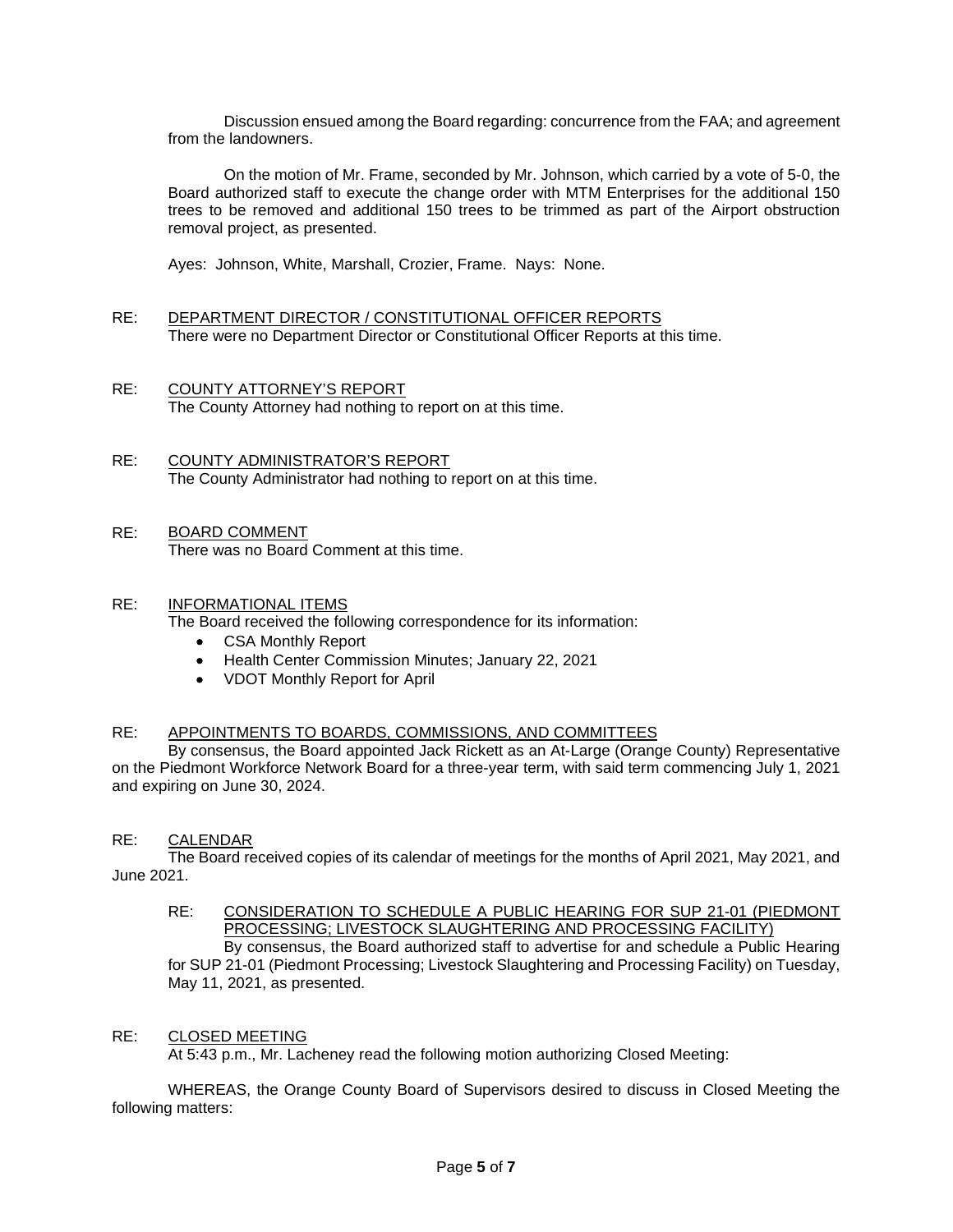- Consultation with legal counsel pertaining to actual or probable litigation, where such consultation in open meeting would adversely affect the negotiating or litigating posture of the public body concerning Rapidan Service Authority. *- §2.2-3711(A)(7) of the Code of Virginia*
- Consultation with legal counsel employed or retained by the public body regarding specific legal matters requiring the provision of legal advice by such counsel concerning Rapidan Service Authority, Zoning Ordinances, and legal staff. *- §2.2-3711(A)(8) of the Code of Virginia*

WHEREAS, pursuant to §§2.2-3711 (A)(7) and (A)(8) of the Code of Virginia, such discussions may occur in Closed Meeting;

NOW, THEREFORE, BE IT RESOLVED, that the Orange County Board of Supervisors hereby authorized discussion of the aforestated matters in Closed Meeting.

On the motion of Mr. Frame, seconded by Mr. Johnson, which carried by a vote of 5-0, the Board adopted the resolution authorizing Closed Meeting, as presented. Ayes: Johnson, White, Marshall, Crozier, Frame. Nays: None.

## RE: CERTIFICATION OF CLOSED MEETING

At 7:02 p.m., Ms. Simpson read the following resolution certifying Closed Meeting:

WHEREAS, the Orange County Board of Supervisors has, this day, adjourned into Closed Meeting in accordance with a formal vote, and in accordance with the provisions of the Virginia Freedom of Information Act; and

WHEREAS, the Freedom of Information Act requires certification that such Closed Meeting was conducted in conformity with the law;

NOW, THEREFORE, BE IT RESOLVED, that the Orange County Board of Supervisors hereby certified that, to the best of each member's knowledge, i) only public business matters lawfully exempted from open meeting requirements under the Freedom of Information Act were discussed in the Closed Meeting to which this certification applied, and ii) only such public business matters as were identified in the motion by which the said Closed Meeting was convened were heard, discussed or considered by it.

Ayes: Johnson, White, Marshall, Crozier, Frame. Nays: None.

### RE: NEW BUSINESS (Continued)

RE: RESOLUTION OF UNANIMOUS CONSENT TO THE WITHDRAWAL OF GREENE COUNTY FROM THE RAPIDAN SERVICE AUTHORITY (RSA) PURSUANT TO VIRGINIA CODE SECTION 15.2-5112

Discussion ensued among the Board regarding: an amendment to the resolution contingent upon the development of a Memorandum of Understanding with Madison County; the fact that this was the beginning of a long process to reset the Rapidan Service Authority; and the importance of establishing an Orange County majority on the RSA Board of Directors.

On the motion of Mr. White, seconded by Mr. Johnson, which carried by a roll call vote of 5-0, the Board adopted the following resolution, as modified:

RESOLUTION OF UNANIMOUS CONSENT TO THE WITHDRAWAL OF GREENE COUNTY FROM THE RAPIDAN SERVICE AUTHORITY, PURSUANT TO VIRGINIA CODE §15.2-5112